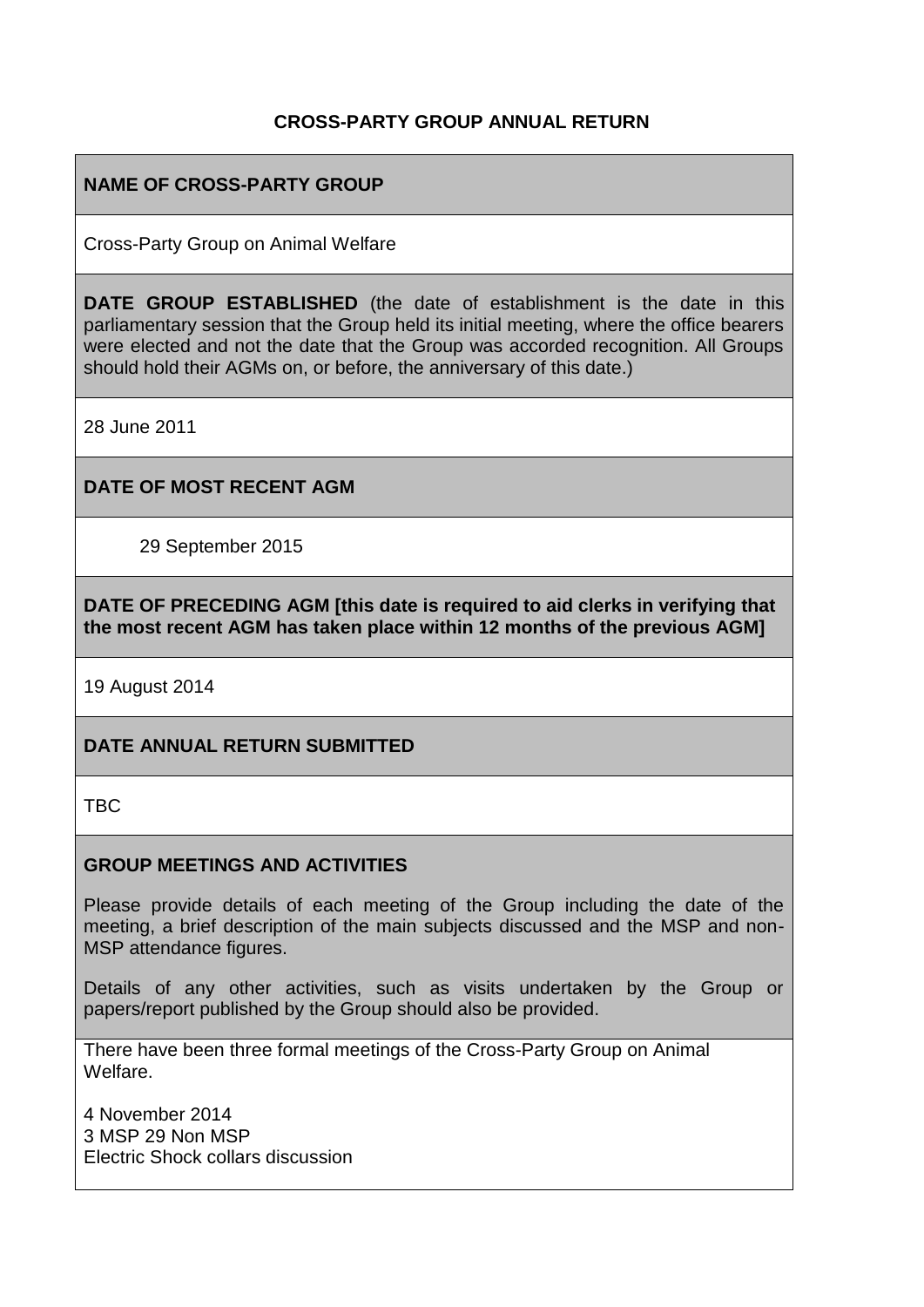12 May 2015 2 MSP 30 Non MSP Sam Poling and Liam McDougall gave a talk on the BBC's investigative documentary on both the legal and illegal aspects of puppy farming. There was also a presentation on exotic pet vending

29 September 2015 4 MSP 24 Non MSP AGM and discussion on future topics

There will also be a meeting in December

# **MSP MEMBERS OF THE GROUP**

Please provide names and party designation of all MSP members of the Group.

Claire Baker MSP (Scottish Labour)

Claudia Beamish MSP (Scottish Labour)

Alex Fergusson MSP (Scottish Conservatives)

Christine Grahame MSP (SNP)

Cara Hilton MSP (Scottish Labour)

Jim Hume MSP (Scottish Liberal Democrats)

John Scott MSP (Scottish Conservatives)

Alison Johnstone MSP (Scottish Green)

Elaine Murray MSP (Scottish Labour)

# **NON-MSP MEMBERS OF THE GROUP**

For organisational members please provide only the name of the organisation, it is not necessary to provide the name(s) of individuals who may represent the organisation at meetings of the Group.

| <b>Individuals</b> | Patricia Neeson                                          |
|--------------------|----------------------------------------------------------|
|                    | Patricia Saluja                                          |
| Organisations      | <b>British Association for Shooting and Conservation</b> |
|                    | Animal and Plant Health Agency                           |
|                    | Animal Concern Advice Line                               |
|                    | Association of British Riding Schools                    |
|                    | <b>Blue Cross</b>                                        |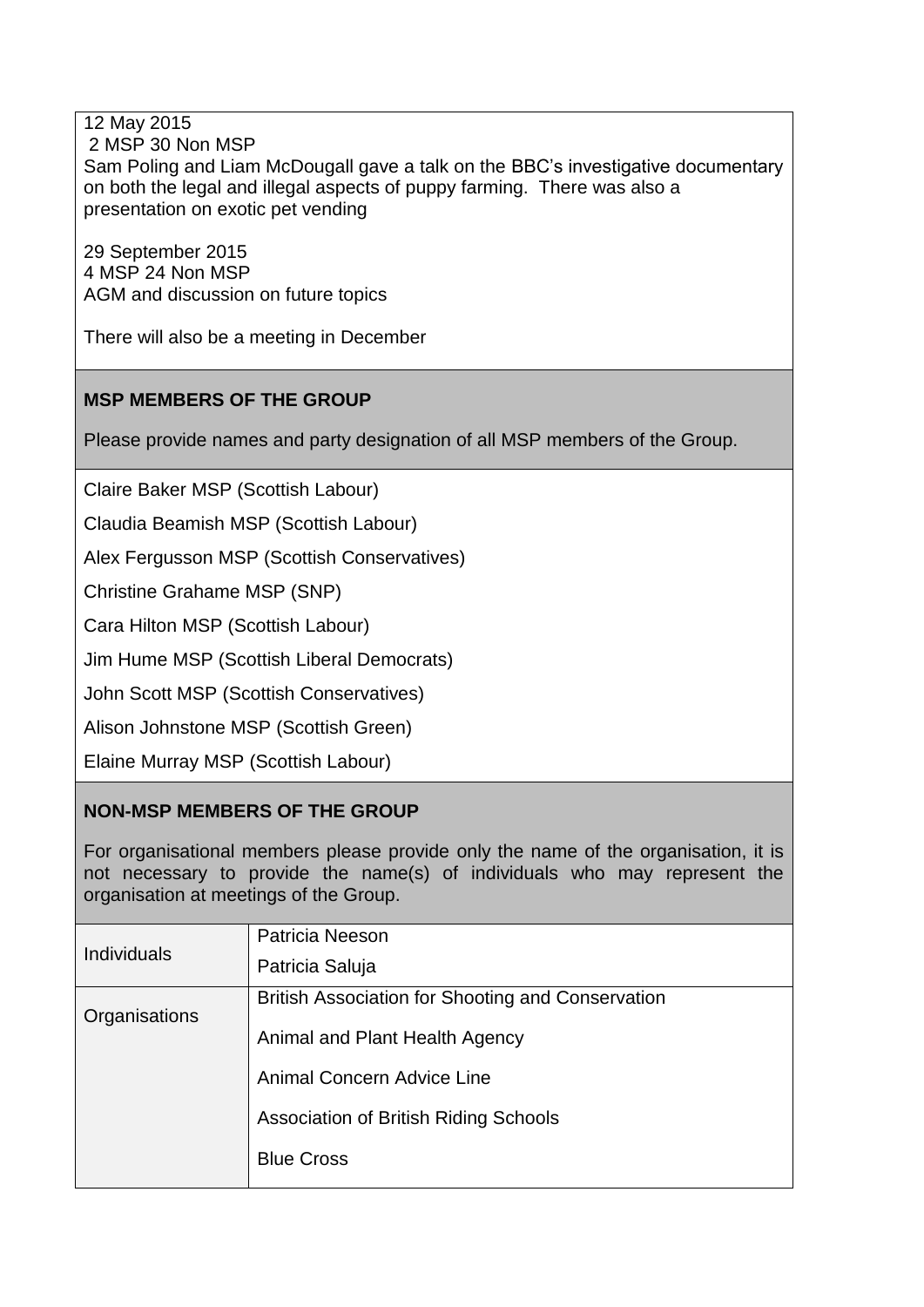| <b>Borders Beasties</b>                                  |
|----------------------------------------------------------|
| <b>Born Free Foundation</b>                              |
| <b>British Deer Society</b>                              |
| <b>British Equine Veterinary Association</b>             |
| <b>British Horse Society Scotland</b>                    |
| <b>British Small Animal Veterinary Association</b>       |
| British Union for the Abolition of Vivisection           |
| <b>British Veterinary Association</b>                    |
| <b>British Veterinary Nursing Association</b>            |
| <b>Buddies Bunny Rescue</b>                              |
| <b>Canine Concern Scotland Trust</b>                     |
| Campaign Against the Sale of Cats Online                 |
| <b>Cats Protection</b>                                   |
| <b>Compassion in World Farming</b>                       |
| <b>Convention of Scottish Local Authorities</b>          |
| Dogs Trust                                               |
| Edinburgh Dog and Cat Home                               |
| Edinburgh Vegetarian/Vegan Dining and Socializing Meetup |
| <b>Ethical Voice for Animals</b>                         |
| <b>Fife Council</b>                                      |
| Glo-Wild                                                 |
| <b>Horse Rescue Scotland</b>                             |
| Independent Weimaraner Rescue & Re-Homing Service        |
| International Fund for Animal Welfare                    |
| Jeanne Marchig Centre for Animal Welfare                 |
| The Kennel Club                                          |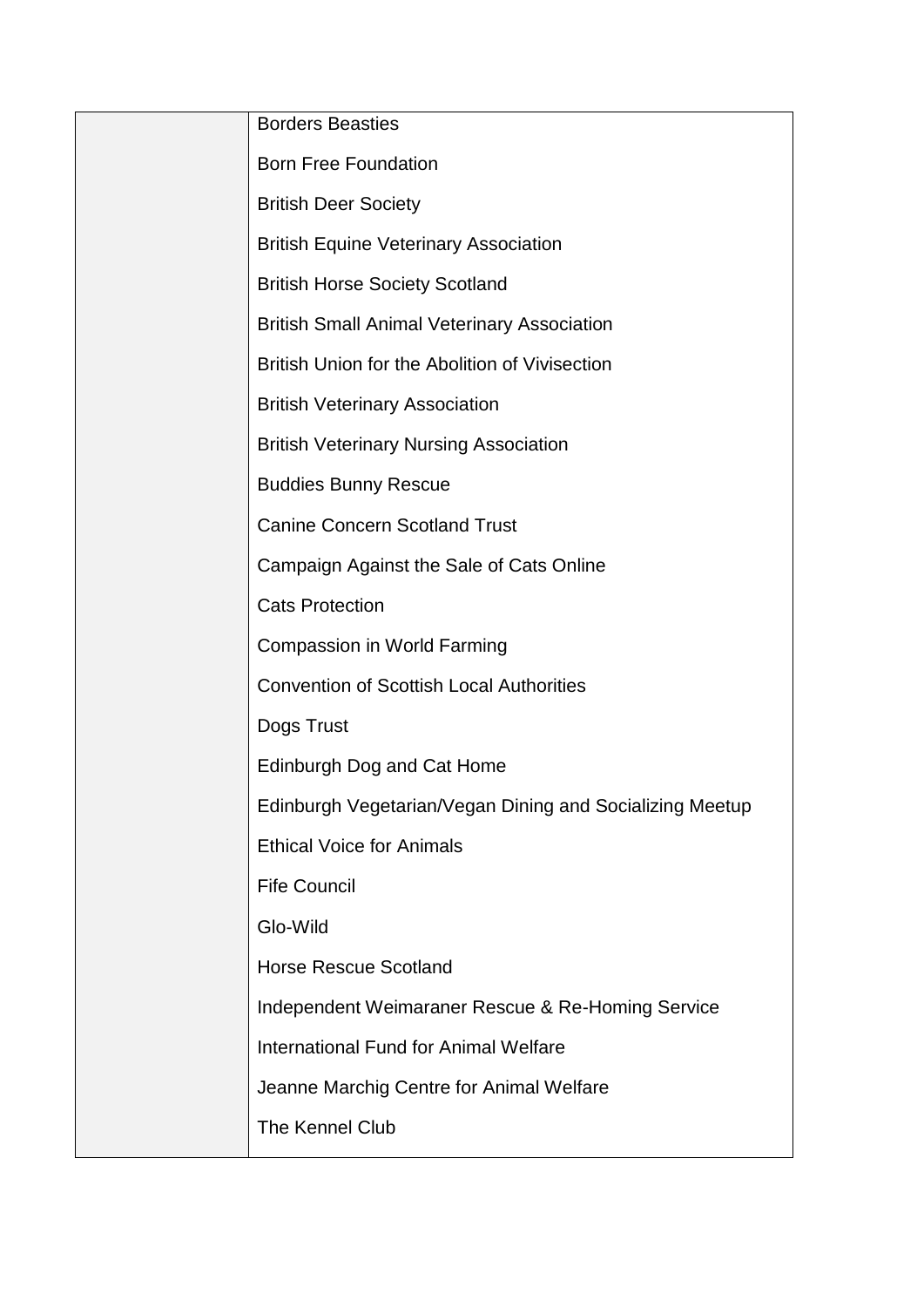| <b>League Against Cruel Sports</b>                        |
|-----------------------------------------------------------|
| <b>Marine Conservation International</b>                  |
| <b>National Dog Wardens Association</b>                   |
| <b>National Farmers Union of Scotland</b>                 |
| <b>National Wildlife Crime Unit</b>                       |
| <b>Network for Animals</b>                                |
| OneKind                                                   |
| <b>Perth and Kinross Council</b>                          |
| <b>Rabbits Require Rights Scotland</b>                    |
| Royal Society for the Protection of Birds Scotland        |
| Scottish Government Rural Directorate (Animal Welfare)    |
| <b>SAC Consulting: Vet Services</b>                       |
| <b>Scottish Badgers</b>                                   |
| Scottish Countryside Alliance                             |
| Scottish Gamekeepers' Association                         |
| <b>Scottish Kennel Club</b>                               |
| <b>Scottish Rural Business and Property Association</b>   |
| Scottish Society for the Prevention of Cruelty to Animals |
| South Lanarkshire Council                                 |
| <b>SRUC</b>                                               |
| University of St Andrews                                  |
| <b>Vetwork UK</b>                                         |
| <b>West Lothian Council</b>                               |
| <b>World Horse Welfare</b>                                |
|                                                           |
|                                                           |
|                                                           |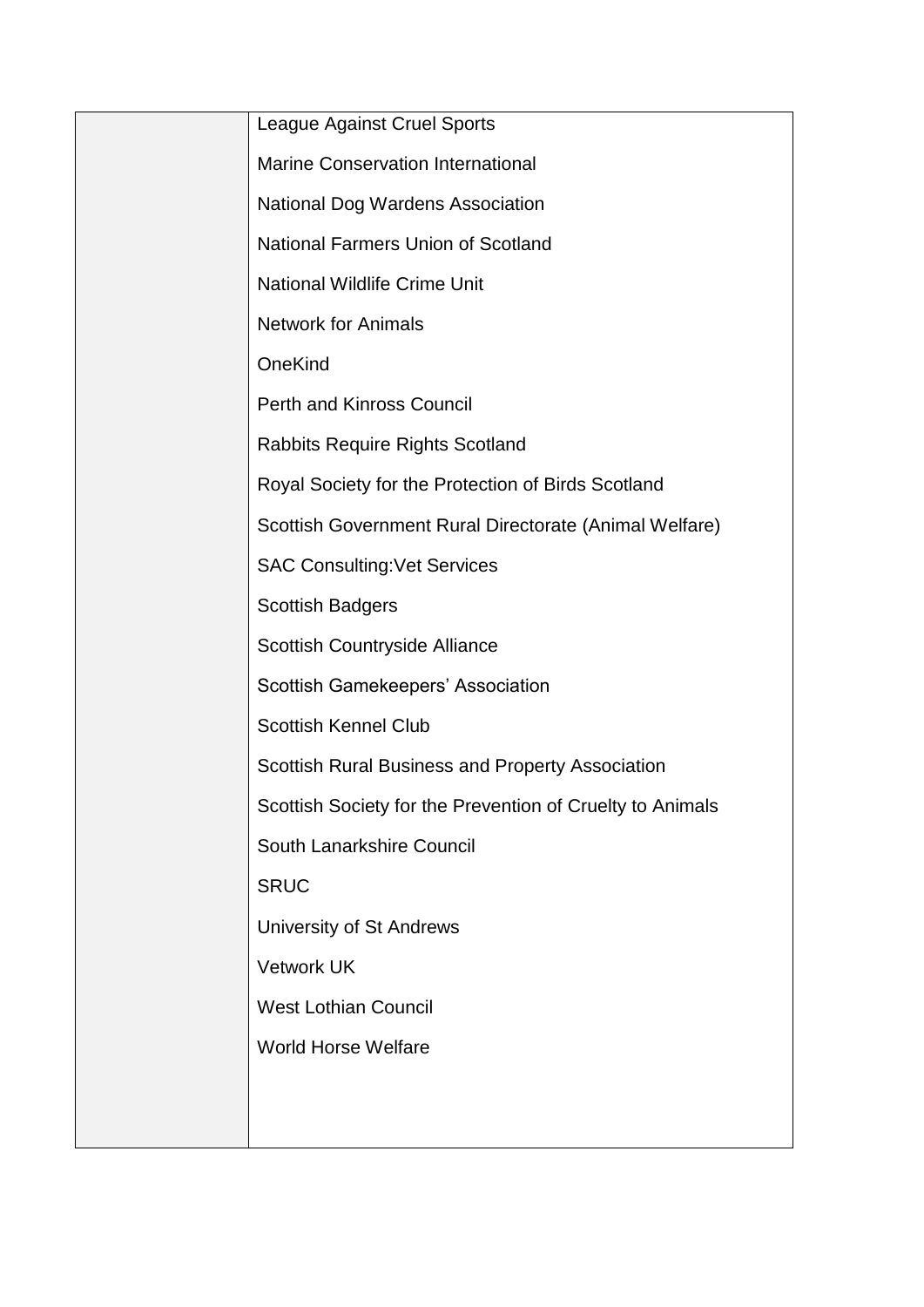# **GROUP OFFICE BEARERS**

Please provide names for all office bearers. The minimum requirement is that two of the office bearers are MSPs and one of these is Convener – beyond this it is a matter for the Group to decide upon the office bearers it wishes to have. It is permissible to have more than one individual elected to each office, for example, coconveners or multiple deputy conveners.

| Convener               | <b>Christine Grahame MSP</b>          |
|------------------------|---------------------------------------|
| <b>Deputy Convener</b> | Cara Hilton MSP, Alison Johnstone MSP |
| Secretary              | Nicolle Hamilton, BASC                |
| Treasurer              |                                       |

# **FINANCIAL BENEFITS OR OTHER BENEFITS RECEIVED BY THE GROUP**

Please provide details of any financial or material benefit(s) received from a single source in a calendar year which has a value, either singly or cumulatively, of more than £500. This includes donations, gifts, hospitality or visits and material assistance such as secretariat support.

Details of material support should include the name of the individual providing support, the value of this support over the year, an estimate of the time spent providing this support and the name of the organisation that this individual is employed by / affiliated to in providing this support.

Groups should provide details of the date on which the benefit was received, the value of the benefit and a brief description of the benefit.

 $\checkmark$  If the Group is not disclosing any financial information please tick the box to confirm that the Group has considered the support received, but concluded it totalled under the threshold for disclosure (£500).

# **SUBSCRIPTION CHARGED BY THE GROUP**

Please provide details of the amount charged and the purpose for which the subscription is intended to be used.

N/A